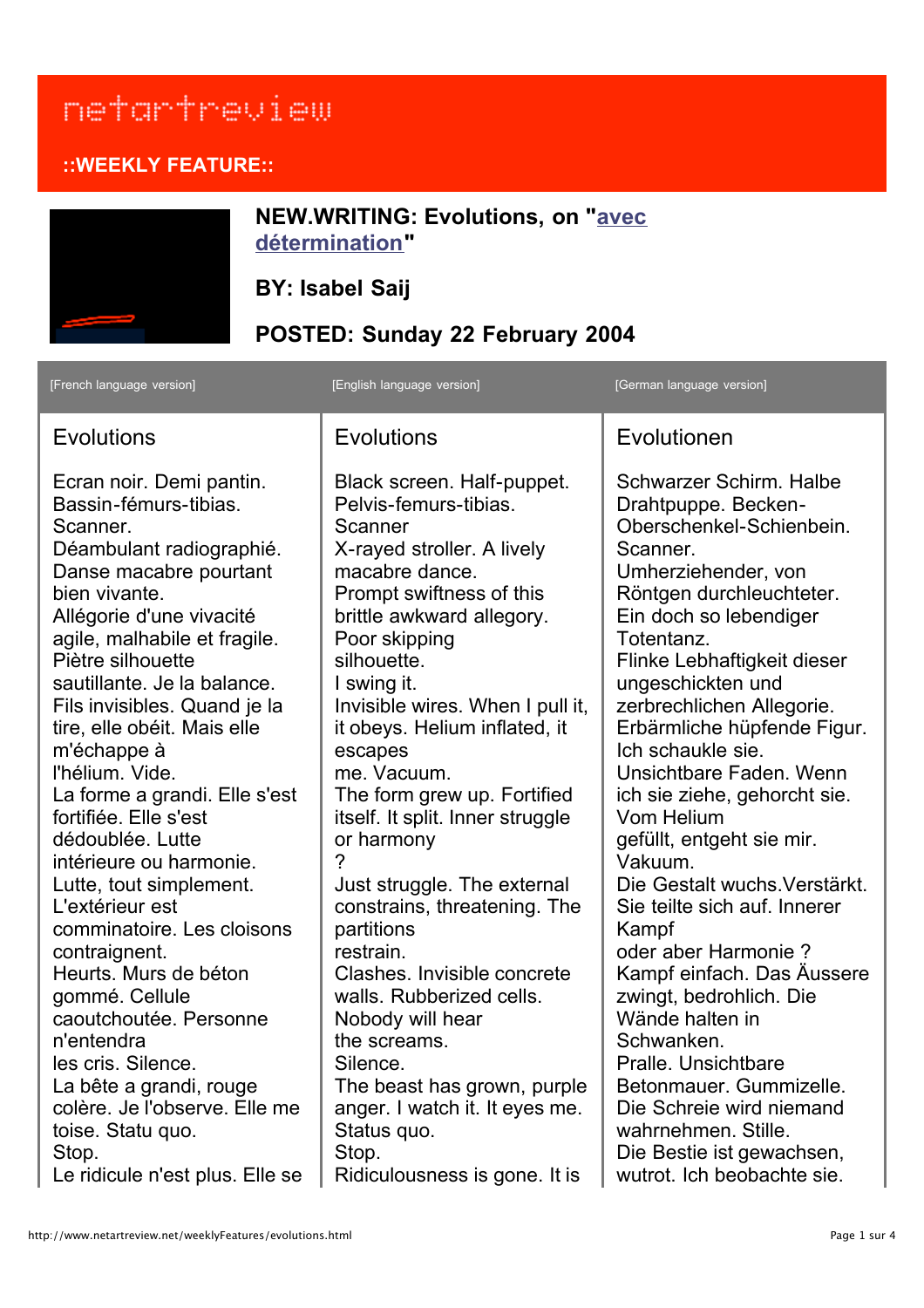fait menaçante. Elle m'inquiéte. Stop. Est-elle dans son bocal... moi dans le mien ? Qui est quoi, et quels sont les rôles ? Défi. Mais le combat n'aura pas lieu. Je garde mes forces. Elle disparaît. La bête s'est nourrie. Métamorphose. Repue, elle s'est arrondie d'un é clat métallique. Je cherche son regard bleu acier. Il se dérobe. Qu'importe. Aguêts arachnéens sur toile de fond, rêts d'un réseau invisible. Rebondie et puissante, sortie de sous une cache, elle investit l'espace kafkaïen, et se cabre, là-bas, dans les profondeurs de l'écran, ou jusqu'ici, dans celles de notre inconscient. Bête rampante. Ver. Forme momifiée, forme humaine. Freaks. Etat ou tentative d'épouser les contours de l'incarcération ? De s'y complaire ? Elle s'y soumet et elle se casse et se fracasse, seule : bruit sourd ! Not silent ! Elle résiste et se transforme. Tactique de guerre. Sur le fétu, moins de prise. Souple, flexible, il s'organise et prépare le combat. Articulation du bâton maton. Coup de trique. Traque. La victime d'antan s'est-elle prêtée à la tentation des pouvoirs ? Echange vanité massive

menacing. It worries me. Stop. Is it in its glass container... I in mine ? Who is what, how are the parts assigned ? Challenge. But the fight will not take place. I regain strength. It vanishes. The beast fed. Metamorphosis. Sated, it has grown round with a metallic brightness. I look for its blue steel glance. It evades. No matter. On the watch, cobweb-like, nets of an invisible web. Plump and strong, creeping from its hiding, its fills the kafkaian space, and rears, there, in the deeps of the screen, or till here, in the depth of our inconscious. Crawling beast. Worm. Mummified form, human form. Freaks. State of things or attempt to assume the outlines of the iail? To delight ? It complies and it breaks and it crashes, alone : dull ! Not silent ! It resists and changes. Tactics. Less grasp with a straw. Soft, flexible it takes shape, ready for the fight. Joints of guard's truncheon. To thrash and track down. Did the former victim lend itself to the temptation of power ? Exchange bulky emptiness for reed , leonine power for rat...

Sie schäzt mich ab. Status quo. Halt. Das Lächerliche ist vorüber. Sie macht sich bedrohlich. Sie beunruhigt mich. Halt. Ist sie in ihrem Glassgefäss...ich in meinem ? Wer ist was, wie sind die Rolle verteilt ? Aufreizung. Der Kampf wird aber nicht geschehen. Ich komme wieder zu Kräften. Sie verschwindet. Die Bestie ernährte sich. Verwandlung. Satt, von einem metallischen Glanz abgerundet. Ich suche nach ihrem stahlblauen Blick. Er verweigert sich. Belanglos. Auf der Lauer, die Arachnide. im Hintergrund. Gewebe eines unsichtbaren Netzes. Feist und Mächtig, aus einer Versteck herausgekrabbelt, sie füllt den kafkaischen Raum, und bäumt sich dort, in den Abgründen des Schirmes, oder bis hierher, in die Tiefe unseres Unbewussten. Kriechende Bestie. Wurm. Mumifiezierte Gestalt, menschliche Gestalt. Freaks. Stand der Dinge oder Versuch, die Umrisse der Einkerkerung anzunehmen ? Um daran Gefallen zu finden ? Sie unterwirft sich, sie bricht zusammen, sie zerbricht sich, einsam : dumpfes Geräusch ! Not silent ! Sie setzt sich zur Wehr und verändert sich. Kriegstaktik.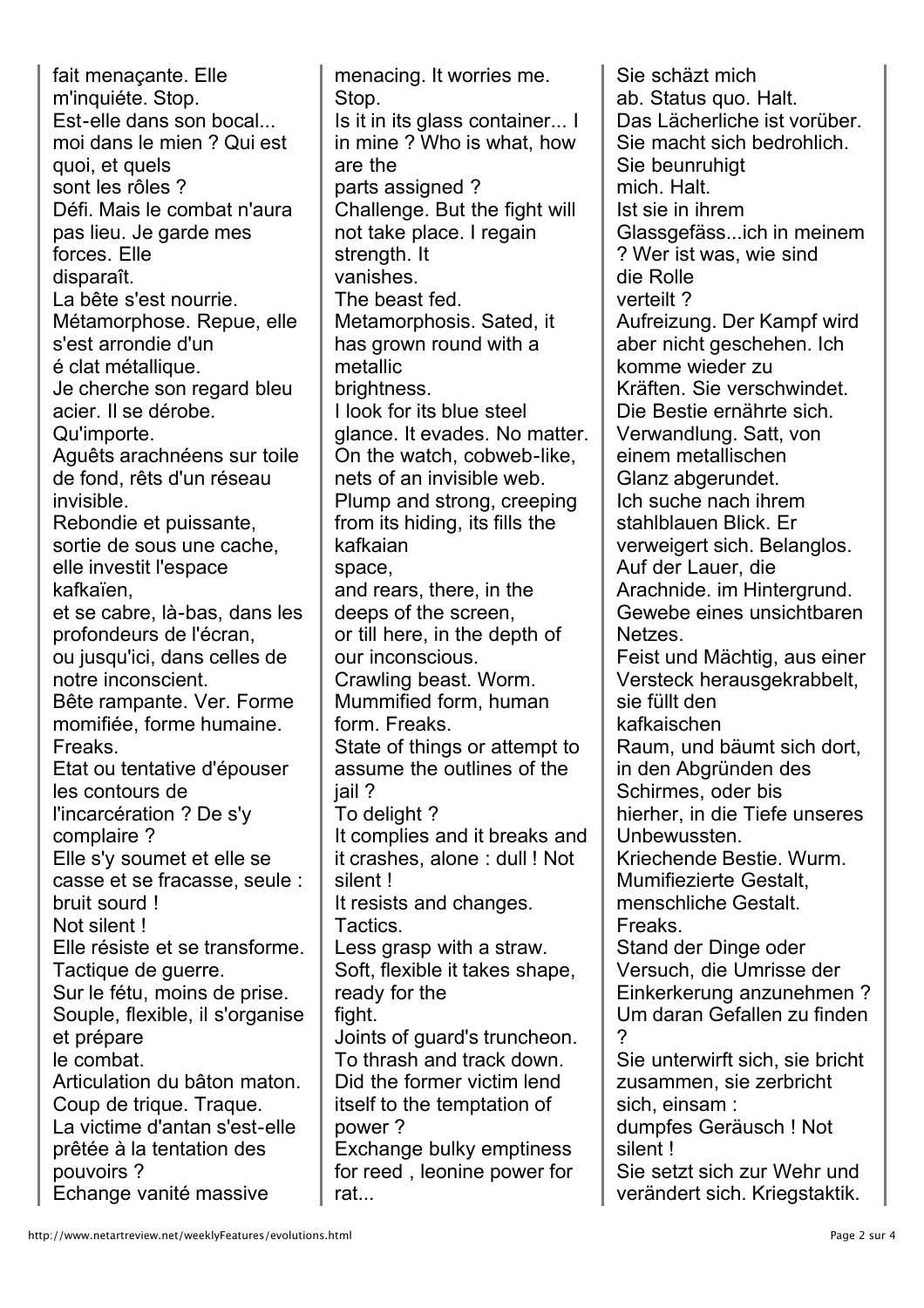contre roseau, force léonine contre rat...

brute contre petit rongeur... Bras de fer repoussoir entre souris

et violence indiscrète,

redondance implacable de l'aveuglement.

Lutte à distance, toujours. Je brise la matraque contre les murs de caoutchouc bétoné.

Lutte consommée. Mante carnassière couleur prière. Mais qui a donc vaincu dans ce combat inégal ? et l'étaitil ?

Immenses bras mimétiques de la bête anguleuse à tête triangulaire.

Archétype de l'indicible, antropophage esthétique et sournoise.

Elle survit. Nous aussi. Avec pour unique condition notre ancrage en deçà.

Piquet de chèvre. Fers. Enchaînements...au delà N'outrepassons pas les limites imparties... Implosons les ! Avec détermination ! Champ ouvert à tous les possibles. Chant d'un possible. Cacophonie ? J'y tiens, car c'est la mienne.

Osez la vôtre ! Décodons...

Ecran noir. Demi...

brute for small rodent... foiling armwrestling between mouse and sharp violence, ruthless redondancy of blindness. Fight, far-away, always. I snap the cudgel against the wall coated with concreted rubber. Consummated fight. Prayer colored, a meat-eating mantis. Who did overcome in this unequal fight ? Was it one ? Huge mimetic legs of the angular beats with triangular head. Archetype of unspeakable, aesthetic and sly cannibal. It survives. We too. As sole condition our anchorage on this side. Ghoat stake. Irons. Chains...beyond. Don't trepass the allowed boarders... Implode them ! Imaginary, an open field a song I imagine. Cacophony ? I agree, because it's mine Take a dare ! Decode Black screen. Half

zusammen, er macht sich kampffertig. Mit Gelenken verbundende zehmende Knüppel. Hieb. Hetzen. Hat sich das frühere Opfer in der Versuchung der Macht eingelassen ? Tausche massive Nichtigkeit gegen Schilf, Löwenkraft gegen Ratte, Ungehobelten gegen Nageltierchen. Abstossende Kraftprobe zwischen Maus und aufdringlicher Gewalt, unerbittliche Weitschweifigkeit der Verblendung. Von der Entfernung wird gekämpft, immer noch. Ich zerschmettere den Knüttel gegen die aus betonierten Gummiwänden ü berzogenen Wände. Vollzogener Kampf. Farbe der Dienerin, fleischfressende Anbeterin. Hat wer besiegt, in diesen ungleichen Kampf ? War er so ? Riesen getarnte Beine der mit dem dreieckigen Kopf kantigen Bestie. Archetypus des Unsagbaren, ästhetischer, gerissener Kannibale. Sie überlebt. Wir auch. Als einzige Bedingung, diesseits, unsere Verankerung. Ziegenpfahl. Fesseln. Verketten... jenseits. Ü berschreiten wir nicht die bewilligten Grenzen... Zersprengen wir sie, nach innen! Mit Entschlossenheit ! des Möglichen offenes Feld. Ein mögliches Gesang.

Keinen Angriffspunkt gibt

der Halm. Gelenkig, nachgiebig, er fasst sich